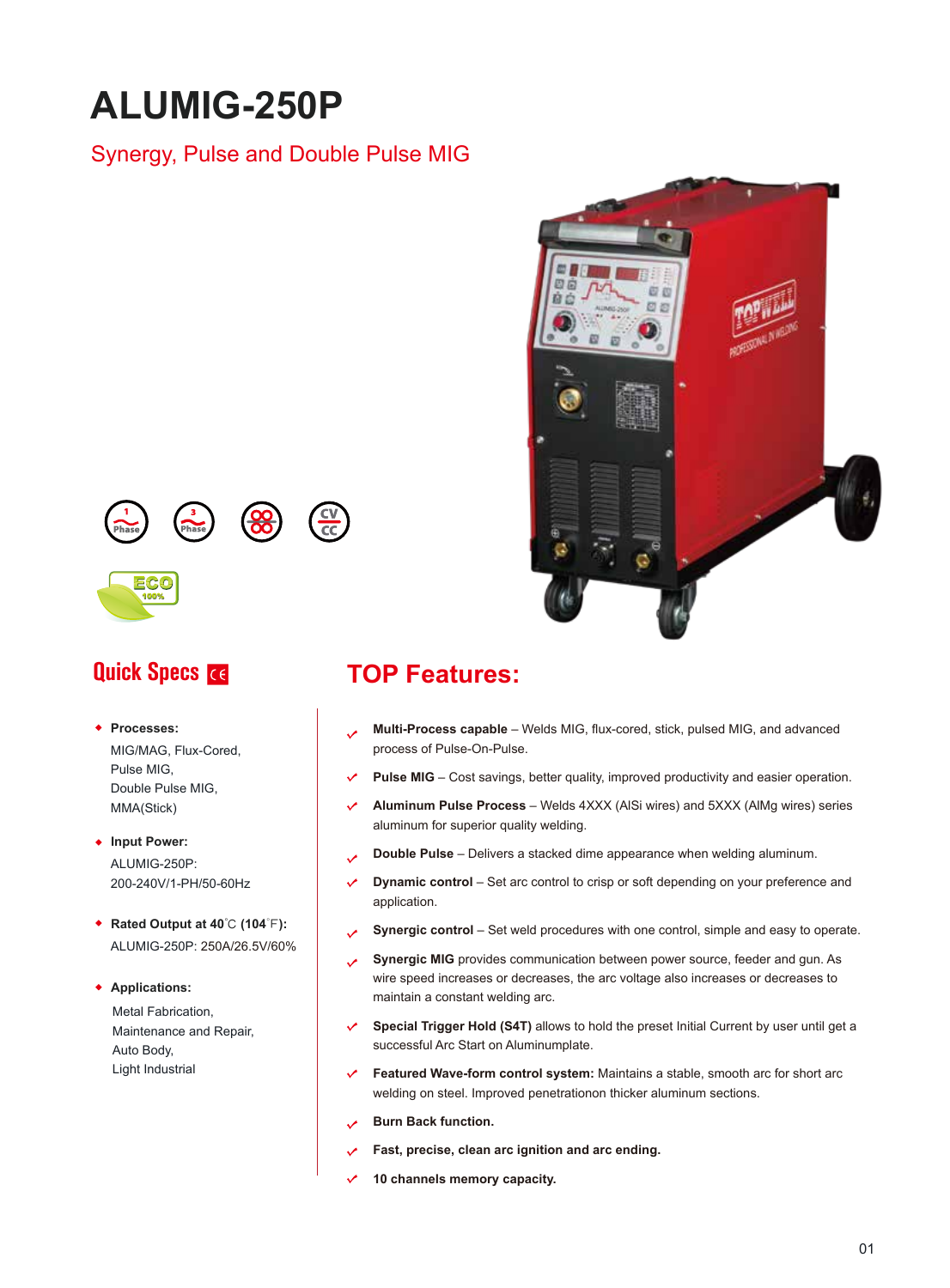# **Synergy MIG**

The synergic operation of the machine makes it easy to use, even for the beginning welder. Simply set wire type and diameter, then choose a wire speed. Now you're off to weld! As wire speed increases/decreases, the arc voltage also increases/decreases to maintain a constant welding arc.

2. Voltage is automatically set.

1. Use one knob to set procedures.



### **Pulse MIG**



The Pulsed MIG process works by forming one droplet of molten metal at the end of the electrode per pulse. Then, just the right amount of current is added to push that one droplet across the arc and into the puddle. The transfer of these droplets occurs through the arc, one droplet per pulse.

#### **Advantage:**

- Absent or very low levels of spatter.  $\ddot{\bullet}$
- More resistant to lack of fusion defects than other modes of GMAW metal transfer.  $\ddot{\bullet}$
- ۰ Excellent weld bead appearance.
- $\ddot{\bullet}$ Reduced levels of heat induced distortion.
- ۰ Ability to weld out-of-position.
- Lower hydrogen deposit.  $\bullet$
- Reduces the tendency for arc blow. ٠
- Lends itself to robotic and hard automation applications.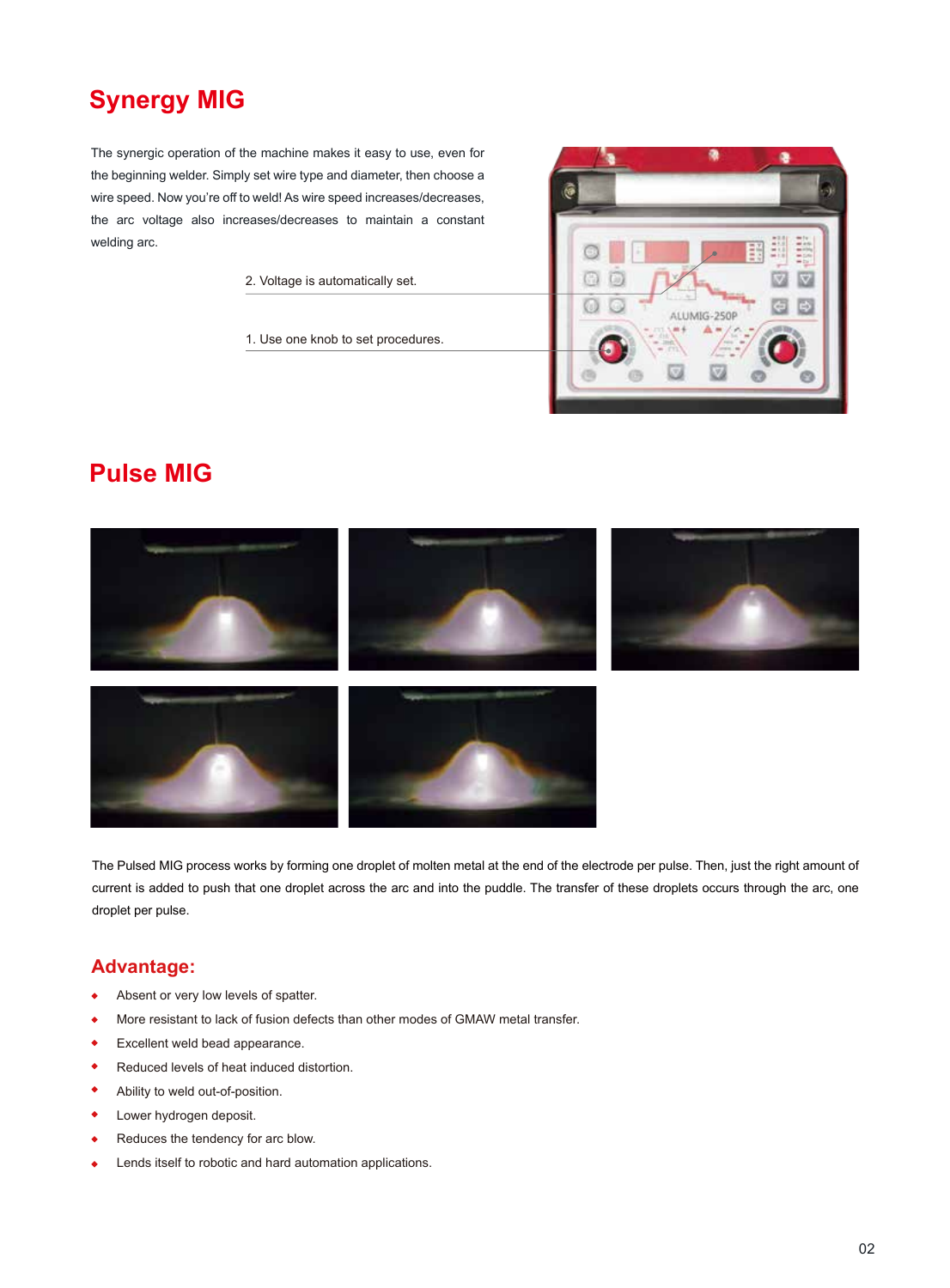## **Double Pulse MIG**

Using Waveform Control Technology, the welding machine alternates between high and low energy pulses. This combination of high and low pulses produces the "rippled" bead appearance. The high energy pulses provide a hotter arc (longer arc duration), which improves cleaning action at the base material. The low energy pulses allow the weld puddle to cool, which controls the heat input for good penetration.

#### **Advantage:**

- Minimal distortion, even when gap conditions and wire placement vary.  $\ddot{\bullet}$
- Outstanding control of arc characteristics, making it easier to produce  $\blacklozenge$ excellent welds.
- Rippled bead appearance requires no weaving to produce a uniform bead.
- Controls the arc length and heat input together for excellent penetration profile.
- Controls the arc heat, making it ideal for welding thinner materials.  $\ddot{\bullet}$



# **Technical Specifications**

| <b>Item No</b>                | ALUMIG-250P               |
|-------------------------------|---------------------------|
| Rated Input Voltage           | 1PH ~ 230V ±15%           |
| Max. Load Power Capacity      | 10.35KVA                  |
| Rated Duty Cycle(40°C) 60%    | MIG: 250A/26.5V           |
|                               | MMA: 250A/28V             |
| 100%                          | MIG: 200A/24V             |
|                               | MMA: 200A/28V             |
| Welding Current/Voltage Range | MIG: 10A/14.5V~250A/26.5V |
|                               | MMA:10A/20.4V~250A/30V    |
| Open Circuit Voltage          | 55V                       |
| Power Factor                  | 0.8                       |
| Efficiency                    | 80%                       |
| Pre-Gas Time                  | $0.1 - 15S$               |
| Flow-Gas Time                 | $0.1 - 15S$               |
| Wire-feed Mechanism           | 4 Rollers                 |
| Wire-feed Speed Range         | $0\nu 25m/min$            |
| Wire Spool Capacity           | 300mm (15kg)              |
| Filler Wires Ø (mm) Fe, Ss:   | $0.6 - 1.2$ mm            |
| FLUX CORED:                   | $0.9 - 1.2$ mm            |
| Al:                           | $0.8 - 1.2$ mm            |
| Dimension                     | 770x250x650mm             |
| Weight                        | 32KG                      |